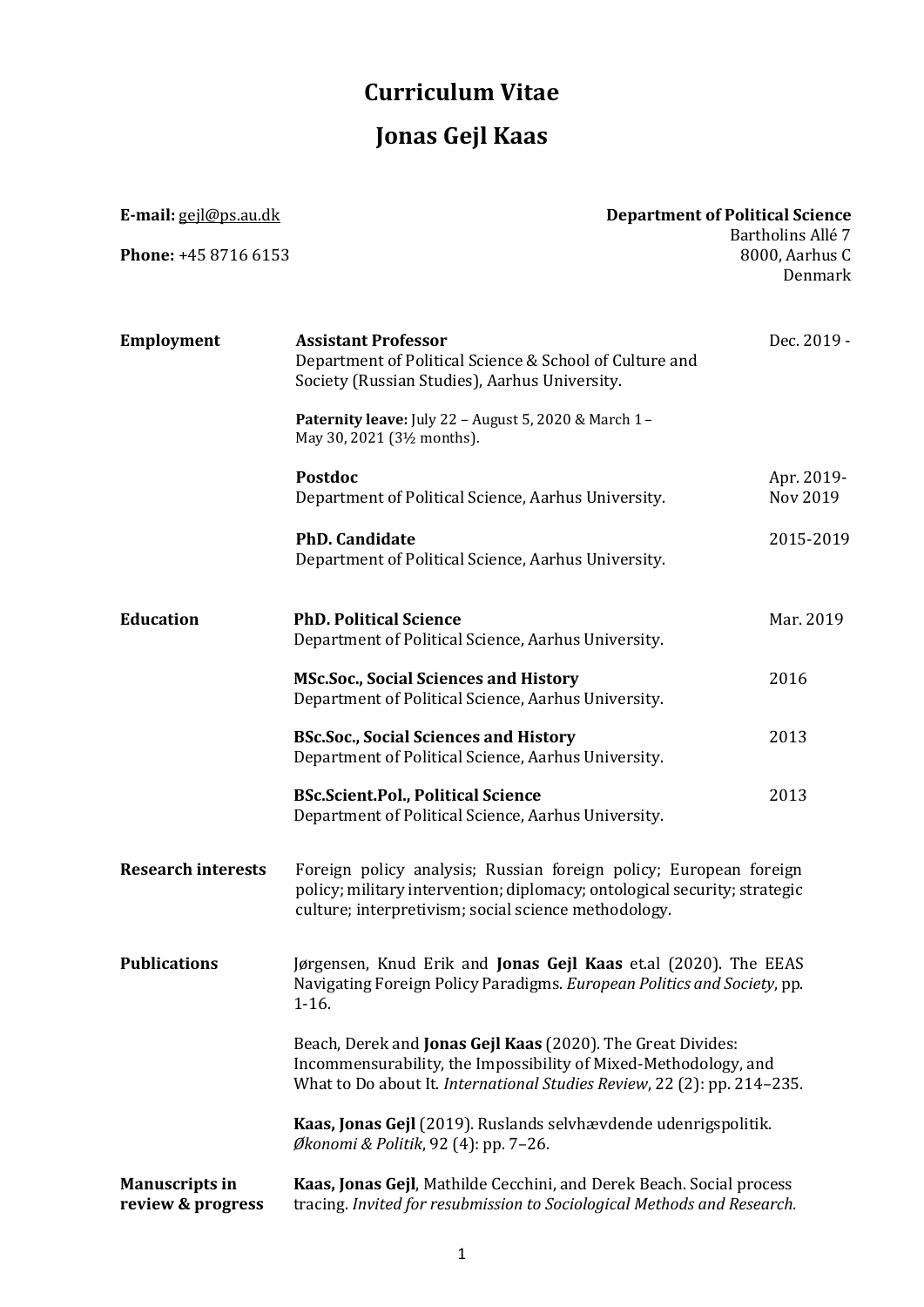|                           | Kaas, Jonas Gejl. Examining Stalemate in Donbas. In progress.                                                                                                                             |
|---------------------------|-------------------------------------------------------------------------------------------------------------------------------------------------------------------------------------------|
|                           | Kaas, Jonas Gejl. Reconstructing Russia's Dash to Kosovo in 1999. In<br>progress.                                                                                                         |
|                           | Kaas, Jonas Gejl. In Lieu of Esprit de Corps. In progress.                                                                                                                                |
|                           | Kaas, Jonas Gejl. On the Blowbacks from Russia's use of Compatriots<br>in the post-Soviet Space. In progress.                                                                             |
|                           | Kaas, Jonas Gejl & Rasmus Brun Pedersen. Abandoning Tradition? In<br>progress.                                                                                                            |
|                           | Kaas, Jonas Gejl and Gert Tinggaard Svendsen. Mission Impossible?<br>In progress.                                                                                                         |
|                           | Kaas, Jonas Gejl. Three Ways of Conducting Historical Inquiry in<br>Political Science. In progress.                                                                                       |
| <b>Ph.D. dissertation</b> | Pedersen, Jonas Gejl (2019). The Russian Quest for Ontological<br>Security. Aarhus: Politica.                                                                                             |
|                           | Advisors: Derek J. Beach and Mette Skak (Aarhus University).                                                                                                                              |
|                           | <b>Committee:</b> Robert Adcock (American University), Flemming<br>Splidsboel Hansen (Danish Institute for International Studies), and<br>Tonny Brems Knudsen (Chair, Aarhus University). |
| <b>Other publications</b> | Kaas, Jonas Gejl (2022). Tre forklaringer på Ruslands<br>udenrigspolitik. SamfundsfagsNyt, 225 (1): 22-27.                                                                                |
|                           | Pedersen, Jonas Gejl (2019). Ukraina: Grenselandet mellom øst og<br>vest. Nordisk Østforum, 30 (2): pp. 135-137.                                                                          |
|                           | Elias Götz, Jonas Gejl Pedersen, and Jeppe Rothuizen (2015). Europe,<br>Russia and the Ukraine Crisis. IP Monopolet.                                                                      |
| Teaching &                | A. Teacher Training Courses                                                                                                                                                               |
| supervision               | <b>Teacher Training Program for Assistant Professors</b><br>2020<br>AU Educational Development Network, Aarhus University<br>Scope: The program amounts to approximately 150 hours.       |
|                           | Introduction to planning, presentation and teaching<br>2017<br>Centre for Teaching and Learning, Aarhus University<br>Scope: The program amounts to approximately 30 hours.               |
|                           | <b>B.</b> Supervision                                                                                                                                                                     |
|                           | 32 bachelor's theses in Political Science.<br>7 internship reports.<br>3 master's theses in Political Science.<br>2 individual project theses in Political Science.                       |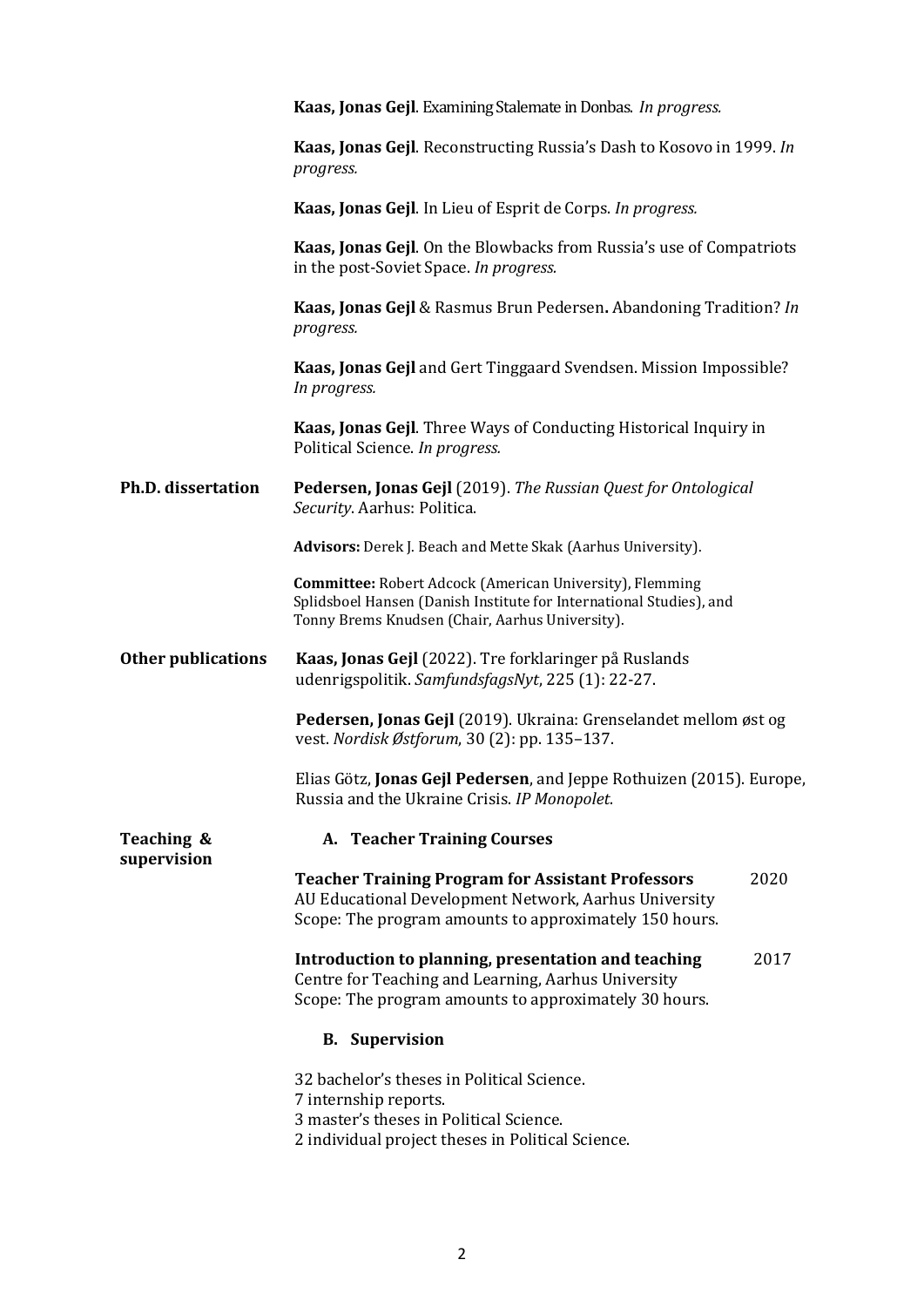|                          | C. Courses                                                                                                                                                                                                                                                     |                            |
|--------------------------|----------------------------------------------------------------------------------------------------------------------------------------------------------------------------------------------------------------------------------------------------------------|----------------------------|
|                          | <b>Political Institutions in Comparative Perspective</b><br>School of Culture and Society, Aarhus University, 10 ECTS,<br>Master's course                                                                                                                      | 2022                       |
|                          | <b>Introduction to Global Challenges</b><br>School of Culture and Society, Aarhus University, 15 ECTS,<br>Master's course                                                                                                                                      | 2022                       |
|                          | Analyse af politik og samfund i samtidens Rusland<br>School of Culture and Society (Russian Studies), Aarhus<br>University, 10 ECTS, bachelor's course                                                                                                         | 2022                       |
|                          | Forberedelse til udlandsophold<br>School of Culture and Society (Russian Studies), Aarhus<br>University, 10 ECTS, bachelor's course                                                                                                                            | 2022                       |
|                          | <b>Rusland Nu</b><br>School of Culture and Society (Russian Studies), Aarhus<br>University, 10 ECTS, bachelor's course                                                                                                                                         | 2022                       |
|                          | <b>International Politics</b><br>Department of Political Science, Aarhus University<br>Lecturer, 10 ECTS, bachelor's course<br>Course coordinator in 2020 & 2021.                                                                                              | 2022,<br>2021<br>&<br>2020 |
|                          | <b>Advanced Political Analysis</b><br>Department of Political Science, Aarhus University<br>Lecturer, 20 ECTS, master's course.                                                                                                                                | 2021<br>&<br>2020          |
|                          | <b>What is Foreign Policy Analysis?</b><br>Department of Political Science, Aarhus University<br>Lecturer, 20 ECTS, bachelor's course.                                                                                                                         | 2020<br>&<br>2019          |
|                          | <b>Political Institutions</b><br>Department of Political Science, Aarhus University<br>Lecturer, 10 ECTS, bachelor's course.                                                                                                                                   | 2019                       |
|                          | <b>Advanced Foreign Policy Theory and Analysis</b><br>Department of Political Science, Aarhus University<br>Lecturer, 10 ECTS, master's course.                                                                                                                | 2017                       |
|                          | <b>International Politics</b><br>Department of Political Science, Aarhus University<br>Teaching Assistant, 10 ECTS, bachelor's course.                                                                                                                         | 2015<br>&<br>2013          |
| <b>Research projects</b> | <b>Cultivating the Union's Foreign Relations (EURDIPLO)</b><br>Participant.                                                                                                                                                                                    | 2019-<br>2023              |
| Grants                   | <b>Research grant</b> , The Bear in the Room: Russia's Role in the<br>United Nations Security Council (and How to Deal with It),<br>Ministry of Foreign Affairs of Denmark, Denmark<br>Principal investigators: Jonas Gejl Kaas and Elias Götz<br>DKK 102.334. | 2022                       |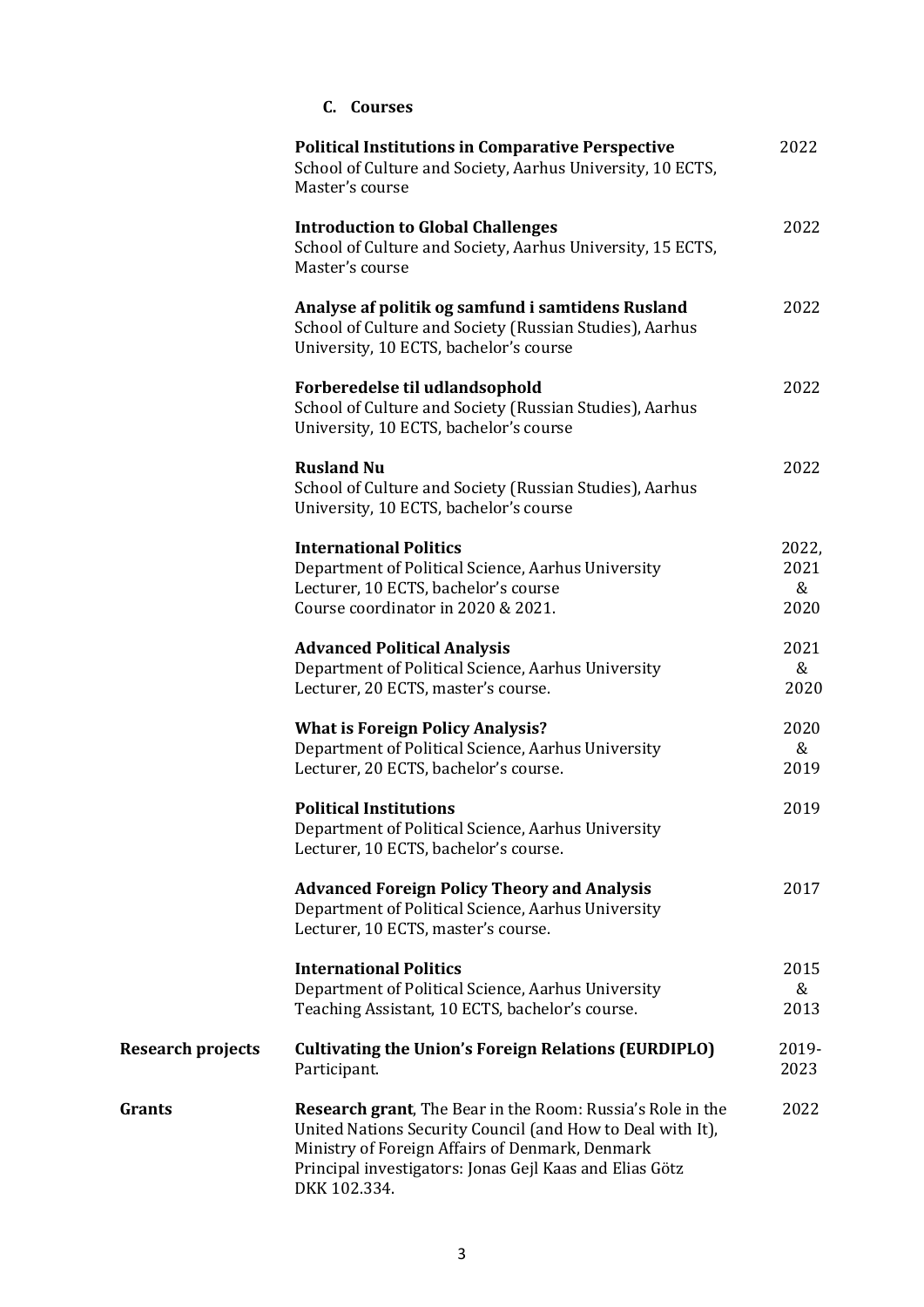|                           | Research grant, Cultivating the Union's Foreign Relations<br>(EURDIPLO), Independent Research Fund Denmark, Denmark<br>Principal investigator: Knud Erik Jørgensen<br>DKK 6.022.308.                          | 2019          |
|---------------------------|---------------------------------------------------------------------------------------------------------------------------------------------------------------------------------------------------------------|---------------|
|                           | Research grant, Bound to Lead (COMPASS), Horizon 2020, EU<br>Principal investigator: Knud Erik Jørgensen<br>Unsuccessful.                                                                                     | 2018          |
|                           | Research grant, Militarized activism and small states status<br>competition under US hegemony, Independent Research Fund<br>Denmark, Denmark<br>Principal investigator: Rasmus Brun Pedersen<br>Unsuccessful. | 2018          |
|                           | <b>Research grant, School of Business and Social Sciences, Aarhus</b><br>University, Denmark<br>DKK 25.350.                                                                                                   | 2018          |
|                           | <b>Travel grant, Department of Political Science, Aarhus</b><br>University, Denmark<br>DKK 29.600.                                                                                                            | 2017          |
|                           | Travel grant, Oticon Fonden, Denmark<br>DKK 11.000.                                                                                                                                                           | 2017          |
|                           | Travel grant, Augustinus Fonden, Denmark<br>DKK 15.000.                                                                                                                                                       | 2017          |
|                           | Travel grant, Knud Højgaards Fond, Denmark<br>DKK 15.000.                                                                                                                                                     | 2017          |
|                           | <b>Research grant, Department of Political Science, Aarhus</b><br>University, Denmark<br>DKK 41.400.                                                                                                          | 2016          |
| Organization &<br>service | A. Organization of research groups, conferences, and<br>lecture series                                                                                                                                        |               |
|                           | Lecture series, Primer to Methodological Pluralism and<br>Qualitative/Interpretive Methods<br>Department of Political Science, Aarhus University<br>Organized with Mathilde Cecchini and Amalie Trangbæk.     | 2022          |
|                           | <b>Standing Group, Standing Group on Russia and Post-Soviet</b><br><b>States</b><br>Danish research network based at Aarhus University<br>Founder.                                                            | 2022-         |
|                           | <b>Standing Group, Workshop on Qualitative Research Methods</b><br>Department of Political Science, Aarhus University<br>Organized with Mathilde Cecchini and Amalie Trangbæk.                                | 2020-         |
|                           | <b>Standing Group, Standing Group on Qualitative and/or</b><br><b>Interpretivist Approaches to Political Science</b><br>Department of Political Science, Aarhus University                                    | 2017-<br>2016 |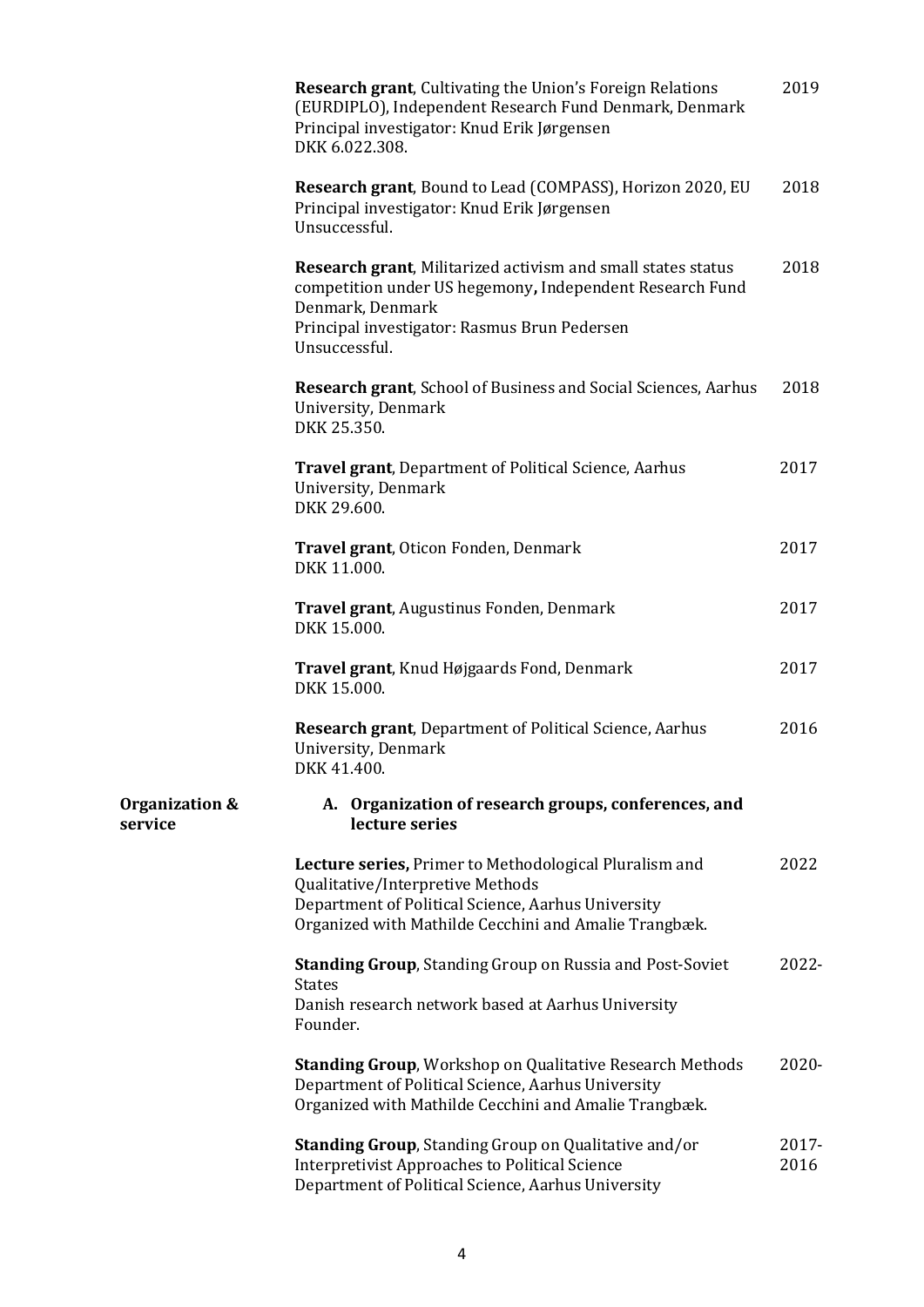|                                                  | Founded with Mathilde Cecchini, Philipp Pechmann, and Nicolas<br>Burmester.                                                                                                           |                |
|--------------------------------------------------|---------------------------------------------------------------------------------------------------------------------------------------------------------------------------------------|----------------|
|                                                  | <b>Conference, Europe, Russia, and the Ukraine Crisis</b><br>Department of Political Science, Aarhus University<br>Two-day international conference co-organized with Elias Götz.     | 2015           |
|                                                  | <b>B.</b> Service to the department                                                                                                                                                   |                |
|                                                  | Board member (appointed by the Assistant Professors),<br>Kandestøberen (Student publication)<br>Department of Political Science, Aarhus University.                                   | 2022-          |
|                                                  | <b>Coordinator of High School Talks</b><br>Department of Political Science, Aarhus University.                                                                                        | 2022-          |
|                                                  | <b>Assessment of external lecturer</b><br>Department of Political Science, Aarhus University.                                                                                         | 2022           |
|                                                  | <b>Head of International Politics Research Section</b><br>Department of Political Science, Aarhus University.                                                                         | 2016-<br>2015  |
| <b>International</b><br>fellowships &<br>courses | Participant, The Institute for Qualitative and Multi-Method<br>Research (IQMR), Syracuse University, Syracuse, USA.                                                                   | 2022           |
|                                                  | Visiting research fellow, School of International Service<br>American University, Washington D.C., USA.                                                                               | 2017           |
|                                                  | Participant, ECPR Summer School in Methods and Techniques<br>Central European University, Budapest, Hungary.                                                                          | 2017&<br>2016  |
|                                                  | Participant, ECPR Winter School in Methods and Techniques<br>Bamberg University, Bamberg, Germany.                                                                                    | 2017 &<br>2016 |
|                                                  | Participant, Russian language course<br>The Pushkin State Russian Language Institute, Moscow, Russia.                                                                                 | 2015           |
| Conferences &<br>workshops                       | Presenter, In Lieu of Esprit de Corps.<br>European Union Studies Association 17th Biennial Conference,<br>Miami, USA.                                                                 | 2022           |
|                                                  | <b>Presenter, Becoming an EU Diplomat in the European External</b><br>Actions Service.<br>American Political Science Association's 117 <sup>th</sup> Annual Meeting,<br>Seattle, USA. | 2021           |
|                                                  | <b>Participant</b> , Reflections on the EEAS and diplomatic practices<br>EURDIPLO workshop, Brussels, Belgium.                                                                        | 2019           |
|                                                  | <b>Presenter, Russia's Quest for Ontological Security</b><br>19th Annual Aleksanteri Conference, Helsinki, Finland.                                                                   | 2019           |
|                                                  | Presenter, The Motherland Calls!<br>International Studies Association's 60 <sup>th</sup> Annual Convention,<br>Toronto, Canada.                                                       | 2019           |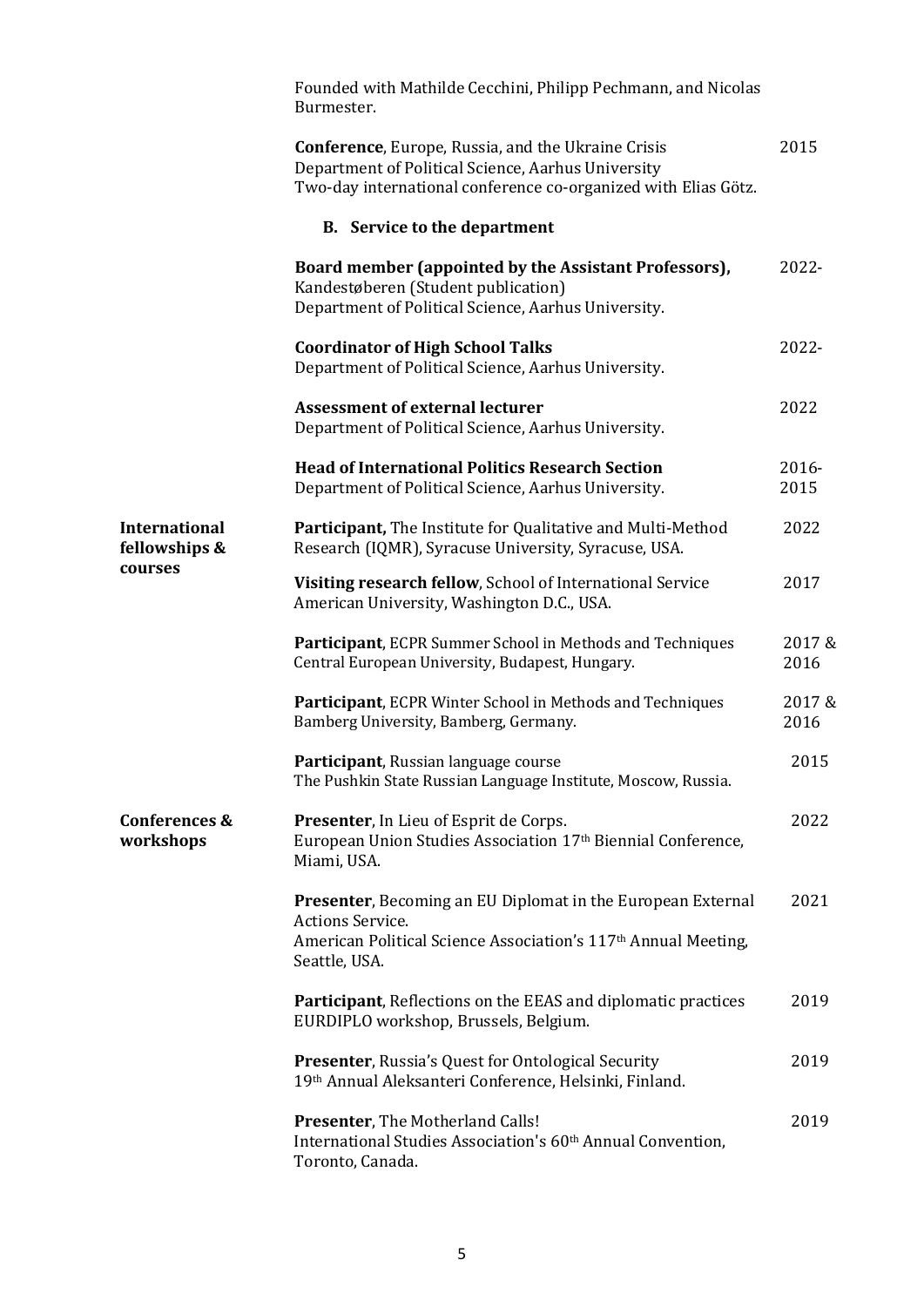|                          | Participant, Russia's Quest for Ontological Security: The Role of<br>the Ukraine and Kosovo Crisis<br>British International Science Association Workshop, London,<br>United Kingdom.        | 2018 |
|--------------------------|---------------------------------------------------------------------------------------------------------------------------------------------------------------------------------------------|------|
|                          | <b>Presenter, The Russian Quest for Ontological Security: The Role</b><br>of the Ukraine Crisis<br>International Studies Association's 59th Annual Convention, San<br>Francisco, USA.       | 2018 |
|                          | <b>Presenter, The Russian Quest for Ontological Security: The Role</b><br>of the Kosovo Crisis<br>11 <sup>th</sup> Pan-European Conference on International Relations,<br>Barcelona, Spain. | 2017 |
|                          | Participant, Revival of Strategic Culture.<br>Workshop at Europe, Russia, and the Ukraine Crisis, Aarhus,<br>Denmark.                                                                       | 2015 |
| <b>Media appearances</b> | Interview, Manglende momentum i de russisk-ukrainske<br>forhandlinger. Radioavisen, Danmarks Radio. April 30, 2022.                                                                         |      |
|                          | Interview, Vejen frem for de russisk-ukrainske forhandlinger.<br>TV-avisen, Danmarks Radio. March 30, 2022.                                                                                 |      |
|                          | Interview, Status på de russisk-ukrainske forhandlinger i<br>Istanbul. P1 Orientering, Danmarks Radio. March 29, 2022.                                                                      |      |
|                          | Interview, Russisk-ukrainske forhandlinger i Istanbul. TV-avisen,<br>Danmarks Radio. March 29, 2022.                                                                                        |      |
|                          | Interview, Rodet russisk hær overrasker forskerne - og måske<br>også Putin. Ritzaus Bureau. March 24, 2022.                                                                                 |      |
|                          | Interview, Forsker: Rusland og Ukraine er i gang med at<br>gradbøje, hvordan man skal forstå neutralitet. Politiken. March 24,<br>2022.                                                     |      |
|                          | Interview, Russisk-ukrainske forhandlingspositioner. P1 Morgen,<br>Danmarks Radio. March 15, 2022.                                                                                          |      |
|                          | Interview, Slutter krigen i Ukraine til maj? TV-avisen, Danmarks<br>Radio. March 15, 2022.                                                                                                  |      |
|                          | Interview, Status på nye russisk-ukrainske forhandlinger. TV-<br>avisen, Danmarks Radio. March 14, 2022.                                                                                    |      |
|                          | Interview, De russisk-ukrainske forhandlinger er i gang. TV-<br>avisen, Danmarks Radio. March 14, 2022.                                                                                     |      |
|                          | Interview, Nye russisk-ukrainske forhandlinger. TV-avisen,<br>Danmarks Radio. March 14, 2022.                                                                                               |      |
|                          | <b>Interview</b> , Ny runde af russisk-ukrainske forhandlinger. P1<br>Morgen, Danmarks Radio. March 14, 2022.                                                                               |      |
|                          |                                                                                                                                                                                             |      |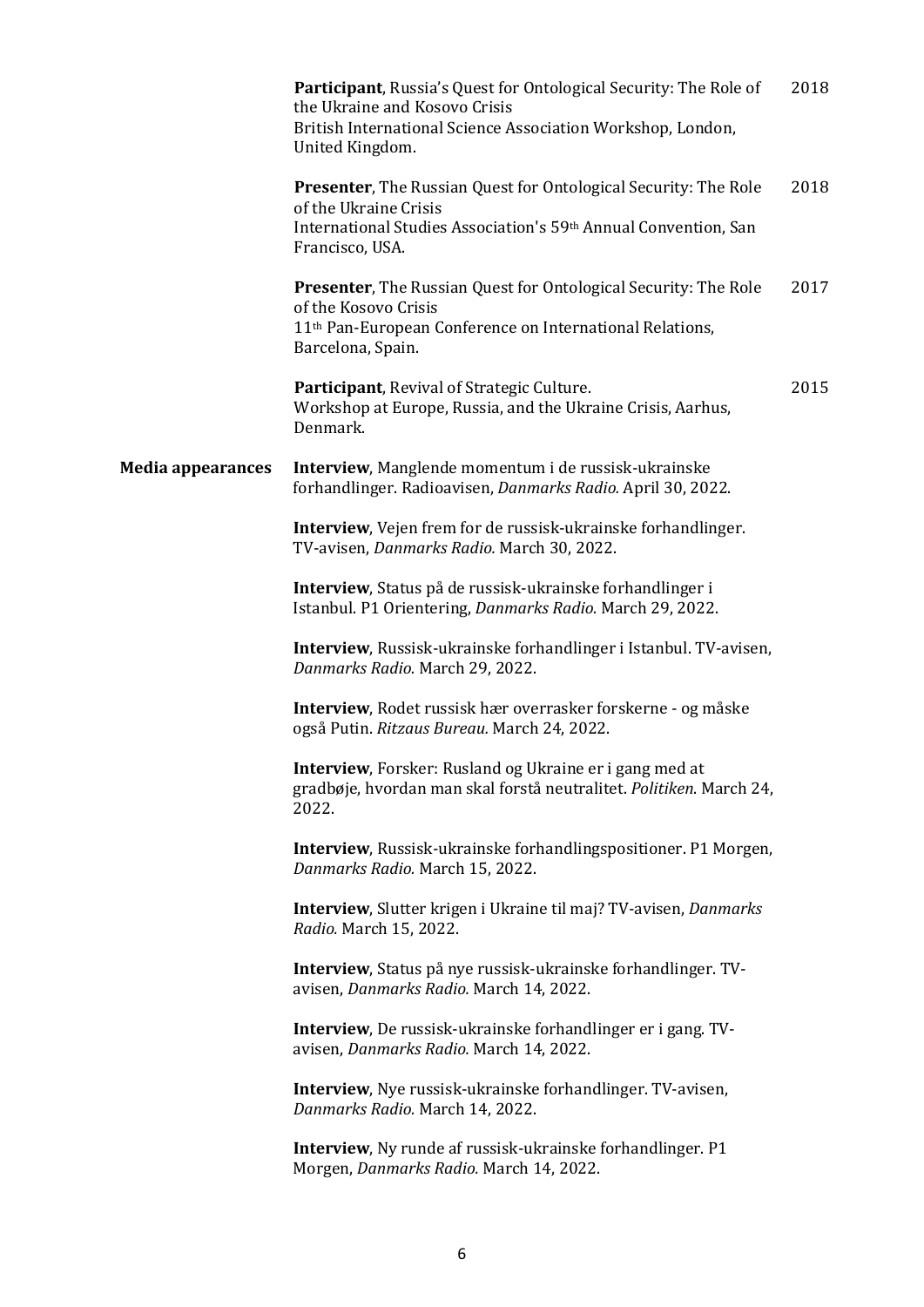**Interview**, Status på russisk-ukrainske forhandlinger i Antalya. TV-avisen, *Danmarks Radio.* March 10, 2022.

**Interview**, Status på russisk-ukrainske forhandlinger i Tyrkiet. Radioavisen, *Danmarks Radio.* March 10, 2022.

**Interview**, Russisk-ukrainske forhandlinger i Tyrkiet. TV-avisen, *Danmarks Radio.* March 10, 2022.

**Interview**, Status på den tredje runde af russisk-ukrainske forhandlinger. P1 Morgen, *Danmarks Radio.* March 8, 2022.

**Interview,** Status på de russisk-ukrainske forhandlinger. TVavisen, *Danmarks Radio.* March 8, 2022.

**Interview,** Den tredje forhandlingsrunde mellem Rusland og Ukraine. P1 Morgen, *Danmarks Radio.* March 7, 2022.

**Interview,** Forstå Rusland. *Jyllands-Posten*. March 7, 2022.

**Interview**, Det er et svagt Rusland, der har valgt at puste sig op. *Kandestøberen.* March 4, 2022.

**Interview,** Status på de russisk-ukrainske forhandlingers anden runde. P1 Orientering, *Danmarks Radio.* March 4, 2022

**Interview,** Anden runde af ukrainsk-russiske forhandlinger. P1 Morgen, *Danmarks Radio.* March 4, 2022.

**Interview,** Ukrainsk-russiske forhandlinger. P1 Orientering, *Danmarks Radio.* March 3, 2022

**Interview,** Ruslands reaktion på at Den Internationale Straffedomstol vil undersøge krigsforbrydelser i Ukraine. Nyhederne, *TV2*. March 2, 2022.

**Interview**, Konsekvenserne for Rusland af et EU stop for gasimport. Nyhederne, *TV2*. March 1, 2022.

**Interview**, Hvad er sanktioner? Ultra Nyt, *Danmarks Radio*. March 1, 2022.

**Podcast**, Jonas er gæst. Vi snakkes ved. March 1, 2022.

**Interview**, Russisk-Ukrainske forhandlinger, vestlige sanktioner og kamphandlinger. P1 Orientering, *Danmarks Radio*. February 28, 2022.

**Interview**, Den russiske økonomi bløder: Fra slemt til værre og til frit fald. *Politiken,* February 28, 2022.

**Interview**, Modstanden blusser op i Rusland. Er Putin ved at tabe sit folk? *Zetland*, February 28, 2022.

**Interview**, Europa kan give Rusland den ultimative økonomiske lammer, men det bliver dyrt og svært. February 25, *Politiken*.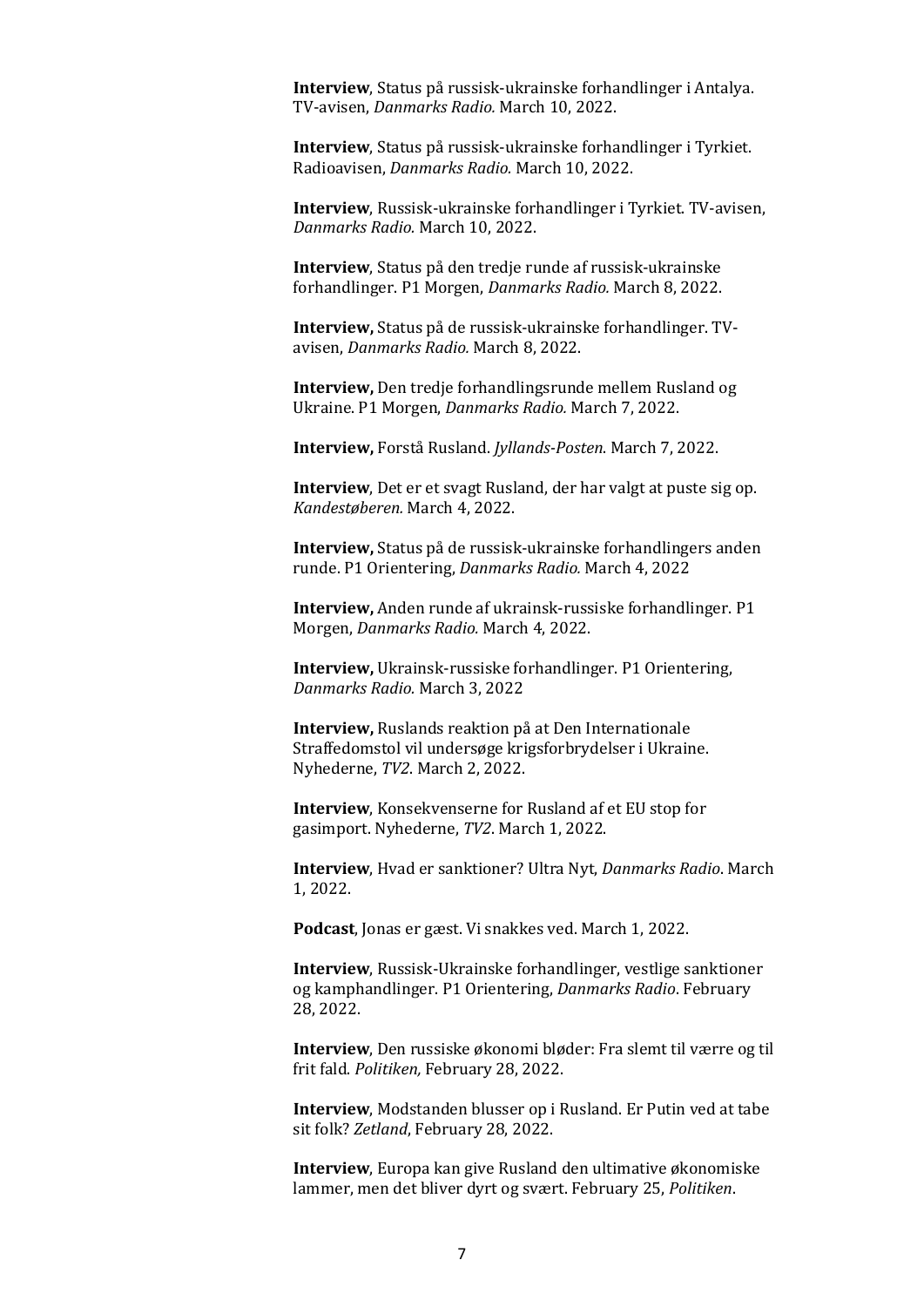**Interview**, Eksperter bifalder EU's nølen, mens bomberne flyver om ørerne på ukrainerne. February 25, *Avisen Danmark*.

**Interview**, Russisk SWIFT-udelukkelse vil bremse EU-import af olie og gas. *Ritzaus Bureau.* February 25, 2022.

**Interview**, Nye sanktioner mod Rusland. P4 Østjylland, *Danmarks Radio.* February 25, 2022.

**Interview**, Nye sanktioner mod Rusland. P1 Morgen, *Danmarks Radio.* February 25, 2022.

**Interview**, Virker nye sanktioner mod Rusland og hvad med Kina? P3 Påstand mod Påstand, *Danmarks Radio.* February 24, 2022.

**Interview**, Hvad vil Putin? Fortid, nutid og fremtid. Nyhederne, *TV2.* February 24, 2022.

**Interview**, Det er ikke et styrket Rusland, vi ser. *Vid&Sans*. February 24, 2022.

**Interview**, Finansiel atombombe er det bedste våben mod Putin. *Avisen Danmark*. February 24, 2022.

**Interview**, Ekspert: Det her må være Putins plan. *BT*. February 24, 2022.

**Podcast**, Alarmklokker: Ukraine konflikten er endnu et "wake up call" til Danmark. Forsvarspodcasten, *Folk & Sikkerhed*. February 23, 2022.

**Interview**, Nytter de vestlige sanktioner noget? Radioavisen, *Danmarks Radio.* February 23, 2022.

**Interview**, Sanktioner skal standse Putin - men virker det? DR Nyheder, *Danmarks Radio.* February 23, 2022.

**Interview**, Ruslands anerkendelse af separatistrepublikker og vestlige sanktioner. P1 Morgen, *Danmarks Radio.* February 23, 2022.

**Interview**, Ruslands anerkendelse af Folkerepublikkerne Donetsk og Lugansk. Nyhederne, *TV2.* February 22, 2022.

**Interview**, Ruslands anerkendelse af Folkerepublikkerne Donetsk og Lugansk og vestlige sanktioner. News & Co., *TV2.* February 22, 2022.

**Interview**, Ruslands anerkendelse af Folkerepublikkerne Donetsk og Lugansk. P4 Morgen Midt & Vest, *Danmarks Radio.* February 22, 2022.

**Interview**, Konflikten mellem Rusland, Ukraine og Vesten. P4 Morgen Midt & Vest, *Danmarks Radio.* February 16, 2022.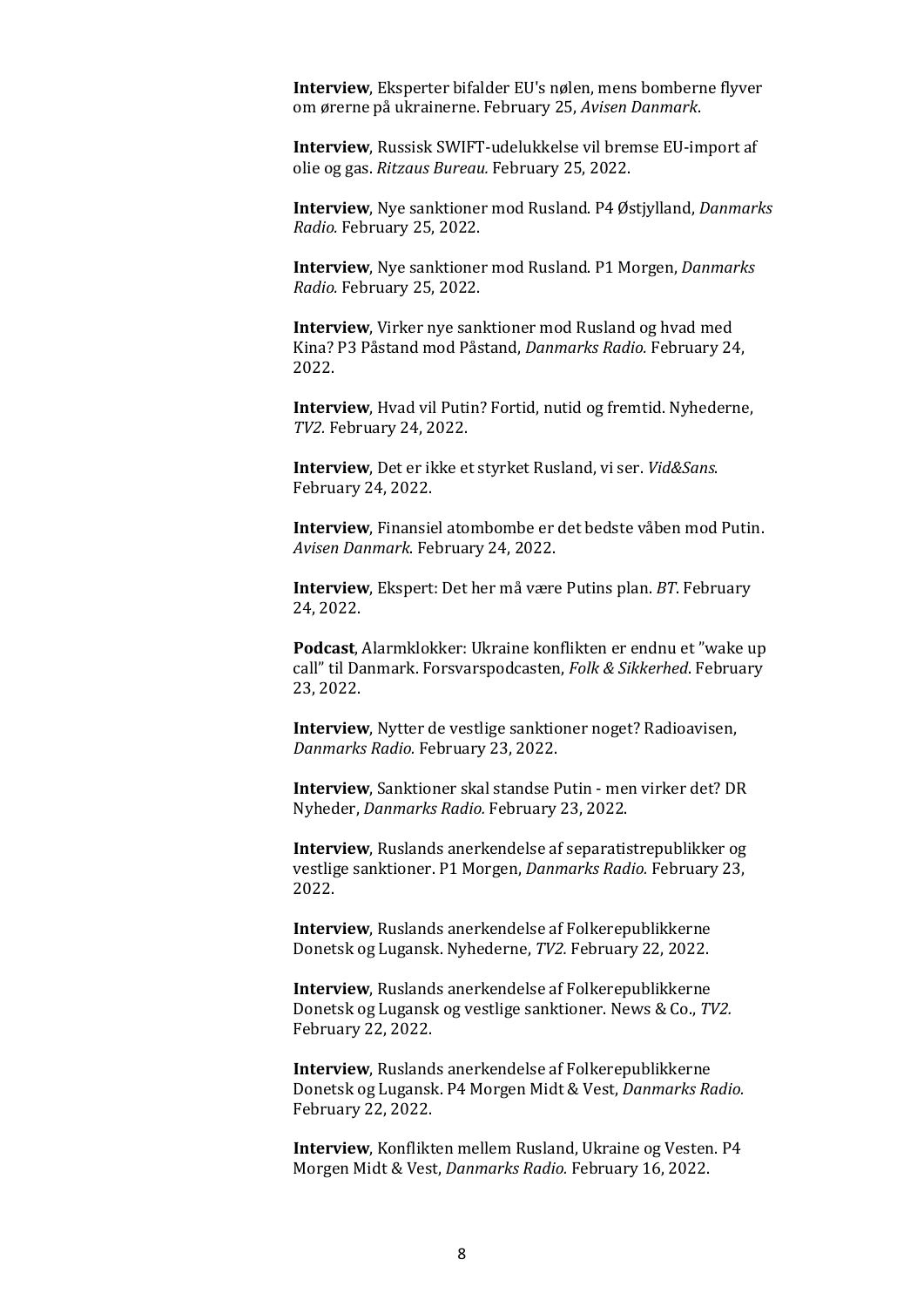|                         | <b>Interview</b> , Personlige sanktioner mod Putin. P1 Morgen,<br>Danmarks Radio. January 27, 2022.                                                                                                 |
|-------------------------|-----------------------------------------------------------------------------------------------------------------------------------------------------------------------------------------------------|
|                         | Podcast, Når Rusland viser muskler, er det ikke et udtryk for<br>styrke. Tænketanken, Vid&Sans. January 5, 2022.                                                                                    |
|                         | Podcast, Teaching during a lockdown: Jonas Gejl Kaas on making<br>the online teaching as similar to physical teaching. Centre for<br>Educational Development. May 28, 2020.                         |
|                         | Interview, Ruslands identitetskrise. Weekendavisen. August 30,<br>2019.                                                                                                                             |
|                         | <b>Interview</b> , En mand genopstod fra de døde - og verdens værste<br>spinkrig blev et hak værre. Zetland. May 31, 2018.                                                                          |
|                         | Interview, Putin udfordret af Playboy-modellen: Hun får sin sag<br>for. Ekstrabladet. October 20, 2017.                                                                                             |
|                         | Opinion piece, Man bør ikke købe kampfly, som man køber<br>mælk. Information. June 18, 2016<br>Coauthored with Hasse Heckmann.                                                                      |
| <b>Invited lectures</b> | <b>Invited lecturer</b> , Perspectives on the Russian 2022 invasion of<br>Ukraine, Constructive Institute, Aarhus University, Aarhus,<br>Denmark, February 24, 2022                                 |
|                         | Invited lecturer, Interpretivism and awkward 'case-lingo'<br>Craft Course (PhD course), Department of Political Science,<br>Aarhus University, Aarhus, Denmark, December 9, 2021.                   |
|                         | Invited lecturer, Russia's self-assertive foreign policy<br>FALS Annual Conference, Hasseris Gymnasium, Aalborg,<br>Denmark, December 6, 2021.                                                      |
|                         | <b>Invited lecturer</b> , The instrumentalization of compatriots in                                                                                                                                 |
|                         | Russia's foreign policy<br>Department of Global Studies, Aarhus University, Aarhus,<br>Denmark, November 23, 2021.                                                                                  |
|                         | <b>Invited lecturer</b> , Ontological security concerns in Russian<br>foreign policy                                                                                                                |
|                         | Institute for Russia and Eurasia Studies, Uppsala University,<br>Uppsala, Sweden, January 21, 2020.                                                                                                 |
|                         | <b>Invited lecturer</b> , The Meaning of War, Revolution and The Great<br>Terror in Contemporary Russia<br>Department of Russian Studies, Aarhus University, Aarhus,<br>Denmark, November 27, 2017. |
| Service to academia     | <b>Reviewer:</b> DJØF Forlag, Foreign Policy Analysis, Global Affairs, and<br>Politica.                                                                                                             |
|                         | <b>External examiner</b><br>Censorkorpset for Statskundskab, Denmark.                                                                                                                               |